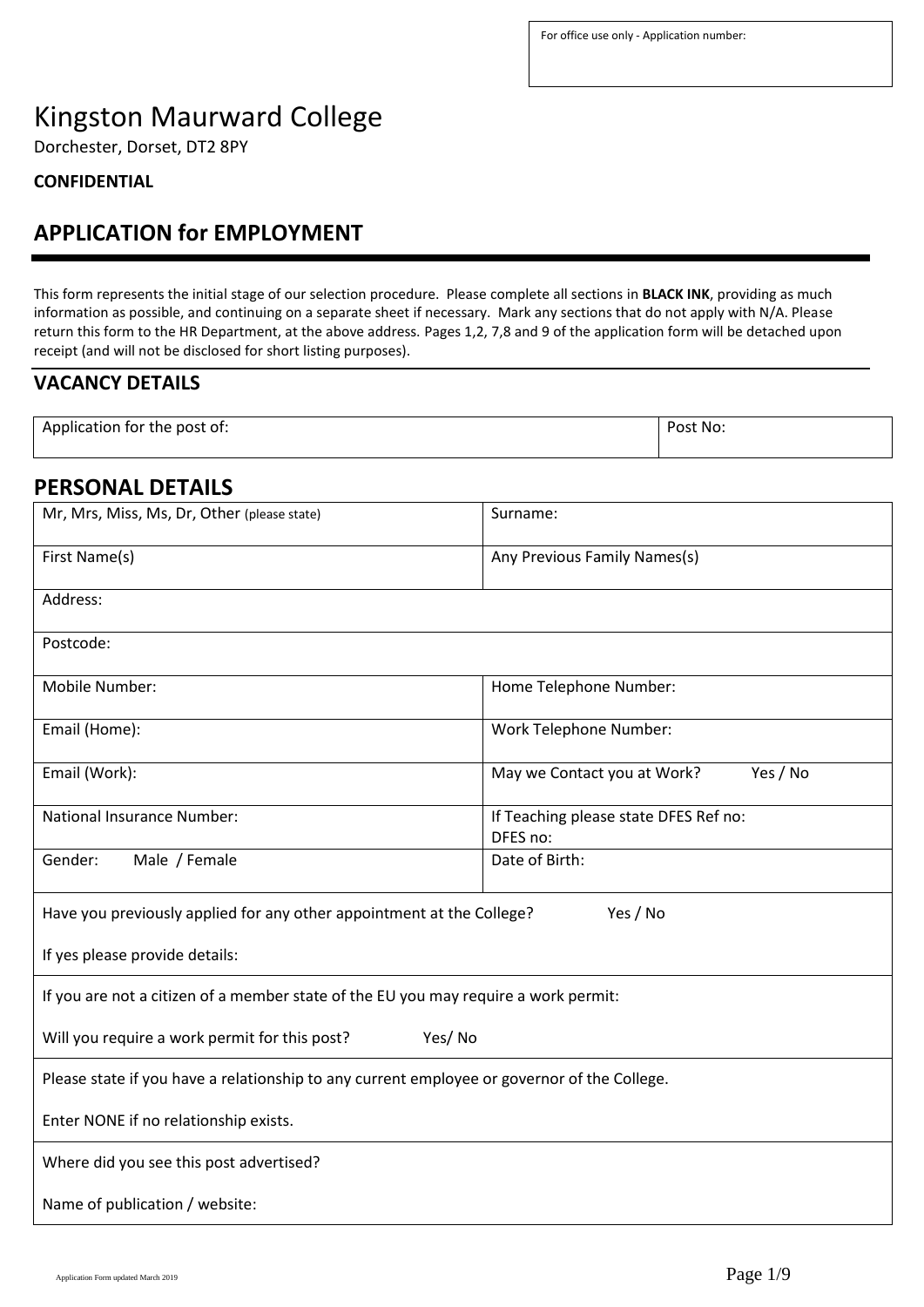# **Rehabilitation of Offenders: You are asked to read the following statement carefully**

Because of the nature of work for which you are applying, this post is exempt for the provisions of Section 4(2) of the Rehabilitation of Offenders Act 1974, by virtue of the Rehabilitation of Offenders Act (exemptions) order 1975 as amended. Applicants are therefore not entitled to withhold information about convictions, cautions or final warnings, which for other purposes are "spent" under this Act. Any information given will be completely confidential and will be considered in relation to an application for positions to which the Order applies. All posts where the postholder may come into contact with under 18s and vulnerable adults will be subject to checks by the Criminal Records Bureau. Certain criminal convictions may affect your eligibility for employment with the College.

I have read the above statement and understand it.

| Do you have any criminal convictions, cautions or bind-overs? | Yes / No |
|---------------------------------------------------------------|----------|
| Are you currently subject to any ongoing police enquiry?      | Yes / No |
| Does your driving licence have any endorsements?              | Yes / No |

(If you have answered YES to any of the above questions, please provide details on a separate sheet of paper and place in a sealed envelope marked private and confidential for the attention of the HR Manager)

### **References**

Please give **full** details of two people who can provide a reference. These should include your two most recent employers. If you have had less than two employers, please give details of any employer you have had and details of whom we may contact for a character reference.

It is our normal procedure to contact both referees if you are selected for interview. However, please tick the box if you would prefer us not to contact your current employer at this stage. **In this event, we will contact your second referee.** 

| Referee 1 – Present or most recent employer           | <b>Referee 2</b>                                      |
|-------------------------------------------------------|-------------------------------------------------------|
| Name:                                                 | Name:                                                 |
| Capacity in which the above is known to you:          | Capacity in which the above is known to you:          |
| <b>Address:</b>                                       | <b>Address:</b>                                       |
| Postcode:                                             | Postcode:                                             |
| (This is our preferred method of contacting referees) | (This is our preferred method of contacting referees) |
| <b>Email Address:</b>                                 | <b>Email Address:</b>                                 |
| <b>Telephone Number:</b>                              | <b>Telephone Number:</b>                              |
| <b>Mobile Number:</b>                                 | <b>Mobile Number:</b>                                 |
| Approach prior to interview? Yes /No                  |                                                       |

I confirm that the information given on this application form and any additional enclosures is true and complete. I understand that any false statement or omissions may be sufficient cause for rejection, or, if employed, dismissal. I consent to Kingston Maurward College processing the information on this form, including 'sensitive information, and to request any references that as may be necessary during the recruitment and selection process.

Signed: ………………………………………………………………… Date: ……………………………………………….….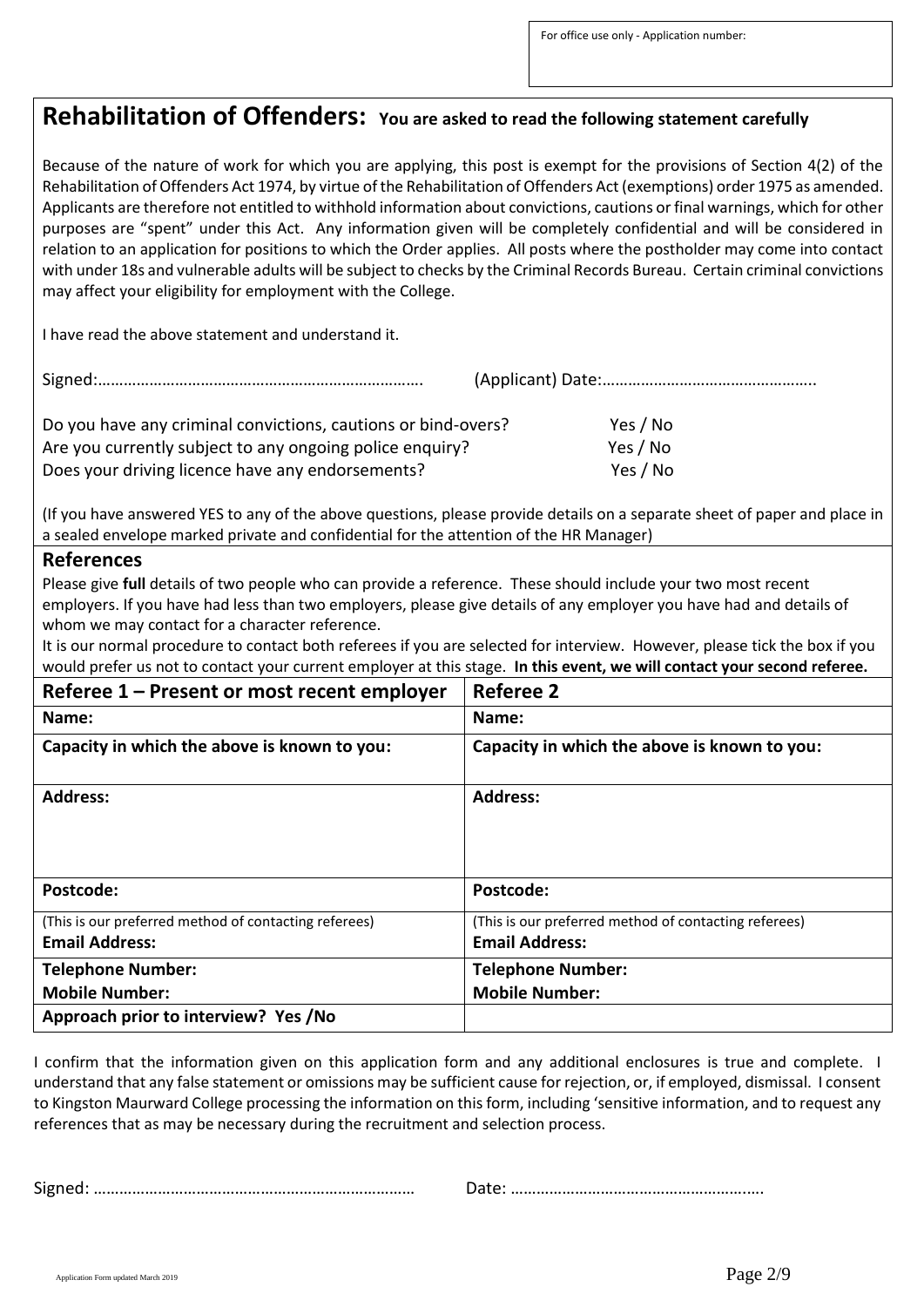# **EDUCATION, QUALIFICATIONS AND PROFESSIONAL TRAINING**

**Please give details of all educational qualifications (including GCSEs/ O Levels) and professional training you have completed. List in Chronological order with dates**

**Short listed candidates will be asked to provide evidence of the qualifications listed on this application form. Continue on a separate sheet, if necessary. Please annotate the post applied for at the top of the page/s**

| Qualifications Obtained or to be taken | <b>School / College</b><br><b>Awarding Body</b> | Date | Grade/Level |
|----------------------------------------|-------------------------------------------------|------|-------------|
|                                        |                                                 |      |             |
|                                        |                                                 |      |             |
|                                        |                                                 |      |             |
|                                        |                                                 |      |             |
|                                        |                                                 |      |             |
|                                        |                                                 |      |             |
|                                        |                                                 |      |             |
|                                        |                                                 |      |             |
|                                        |                                                 |      |             |
|                                        |                                                 |      |             |
|                                        |                                                 |      |             |
|                                        |                                                 |      |             |

| Are you MEMBERSHIP OF PROFESSIONAL BODIES?<br>If yes please provide details and registration numbers | Yes / No |
|------------------------------------------------------------------------------------------------------|----------|
| Do you hold a full clean UK Driving Licence                                                          | Yes / No |
| Does your Driving Licence entitle you to drive vehicles in class D1?                                 | Yes /No  |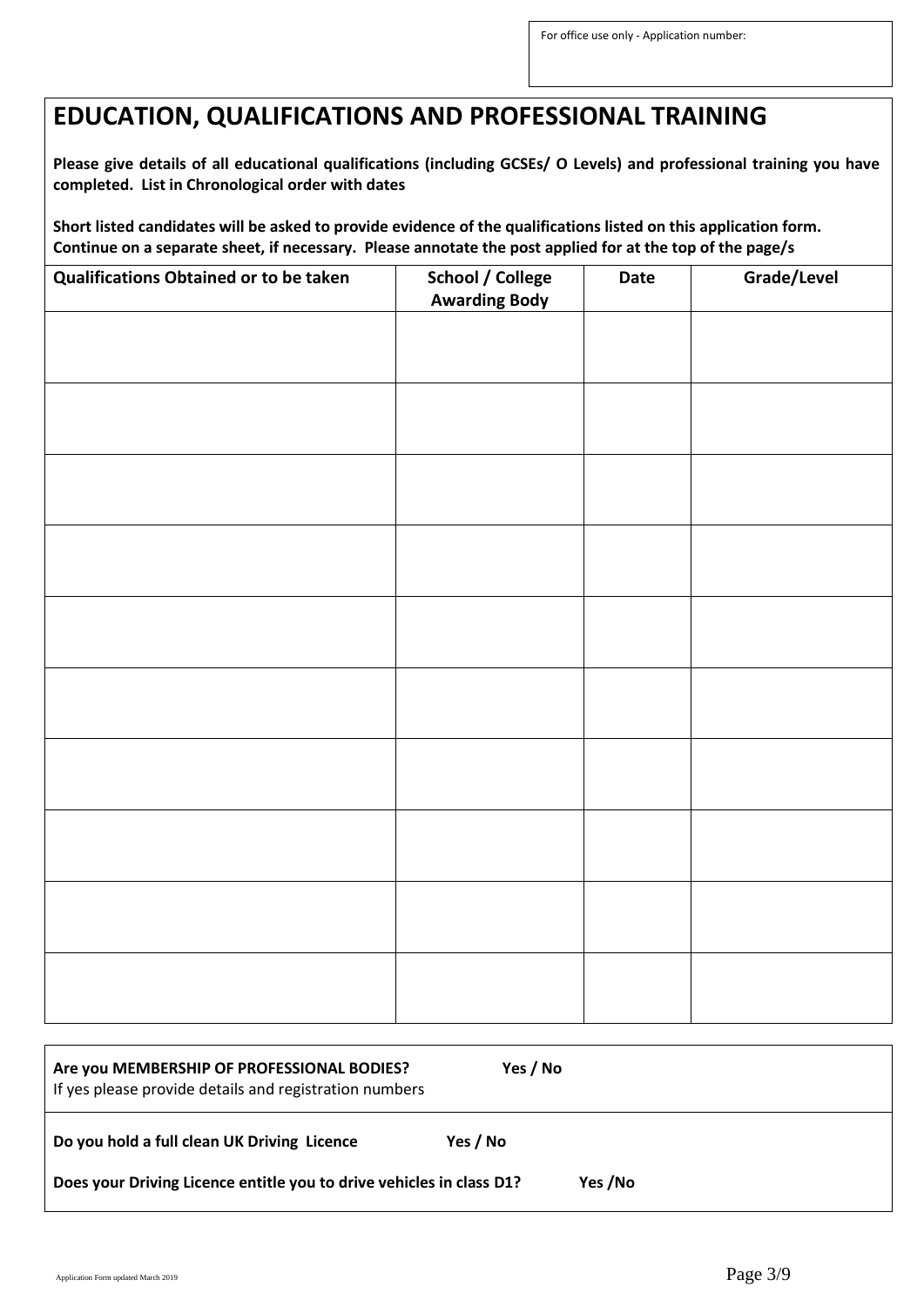| <b>EMPLOYMENT HISTORY</b>                       |                           |               |
|-------------------------------------------------|---------------------------|---------------|
| <b>CURRENT OR MOST RECENT EMPLOYER</b>          |                           |               |
|                                                 |                           |               |
| <b>Company Name:</b><br><b>Address:</b>         |                           |               |
|                                                 |                           |               |
|                                                 |                           |               |
| Postcode:                                       |                           |               |
| <b>Email address:</b><br><b>Contact number:</b> |                           |               |
| Present / most recent job role:                 |                           |               |
|                                                 |                           |               |
| Date commenced                                  | Date left (if applicable) | <b>Salary</b> |
|                                                 |                           |               |
| <b>Brief description of duties:</b>             |                           |               |
|                                                 |                           |               |
|                                                 |                           |               |
|                                                 |                           |               |
|                                                 |                           |               |
|                                                 |                           |               |
|                                                 |                           |               |
|                                                 |                           |               |
|                                                 |                           |               |
|                                                 |                           |               |
|                                                 |                           |               |
|                                                 |                           |               |
|                                                 |                           |               |
|                                                 |                           |               |
|                                                 |                           |               |
|                                                 |                           |               |
|                                                 |                           |               |
|                                                 |                           |               |
| Reason for leaving/seeking new employment?      |                           |               |
|                                                 |                           |               |
| Contractual notice period for this role?        |                           |               |
|                                                 |                           |               |
|                                                 |                           |               |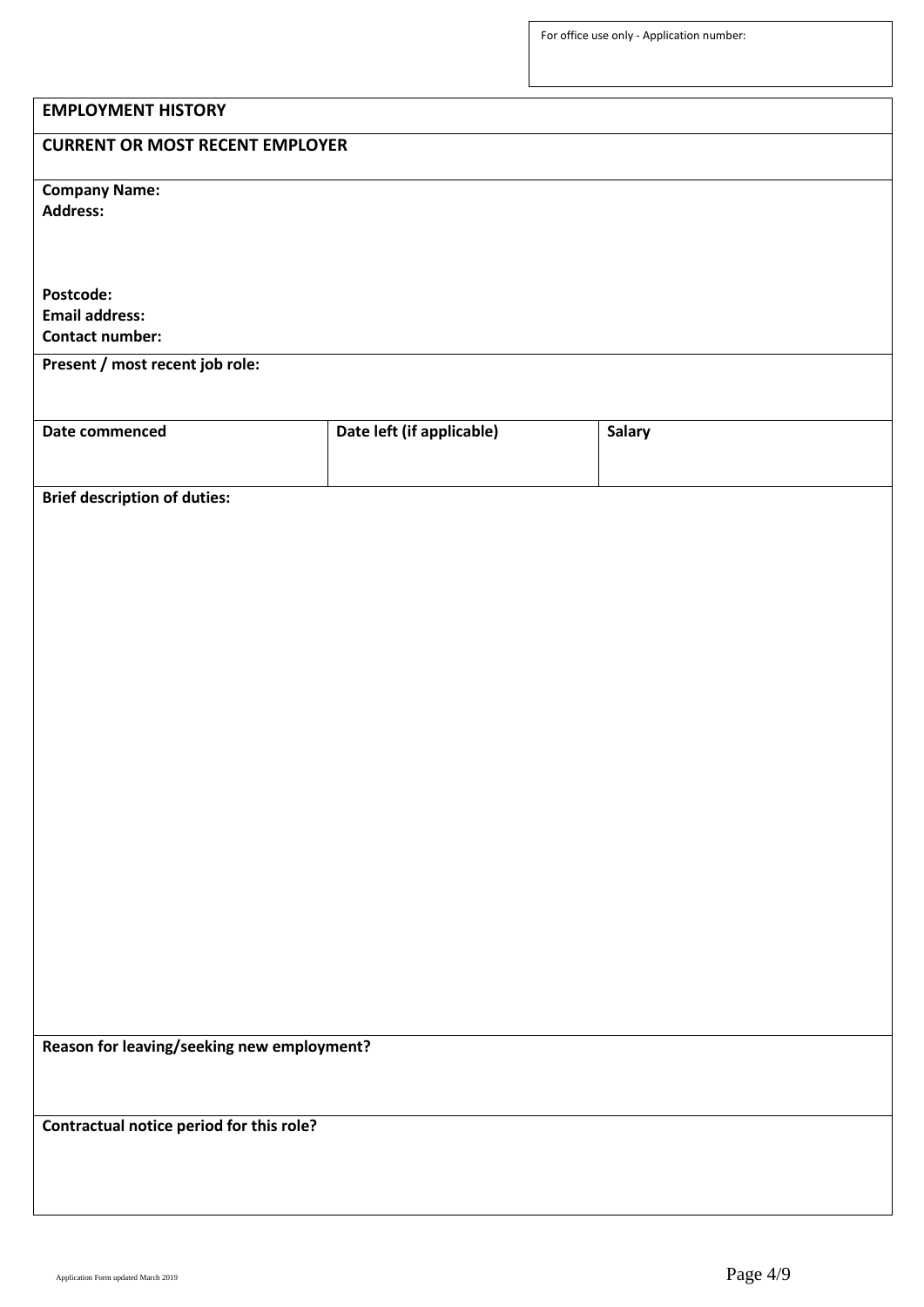**FULL EMPLOYMENT HISTORY (most recent first).** Please give details of all previous positions held since completing full time education. This should include both paid employed and any unpaid work. Continue on a separate sheet, if necessary. **IMPORTANT – Please ensure you provide the dates of any periods when not working and the details of what you were doing if not employed.** Please annotate the post applied for at the top of the page/s.

| top or the page, s.<br><b>Name and Full</b><br><b>Address of Employer</b> | <b>Email Address</b><br>And<br><b>Phone number</b> | <b>Position Held</b> | From<br>(Month<br>& Year) | To<br>(Month<br>& Year) | <b>Reason for</b><br>Leaving |
|---------------------------------------------------------------------------|----------------------------------------------------|----------------------|---------------------------|-------------------------|------------------------------|
|                                                                           |                                                    |                      |                           |                         |                              |
|                                                                           |                                                    |                      |                           |                         |                              |
|                                                                           |                                                    |                      |                           |                         |                              |
|                                                                           |                                                    |                      |                           |                         |                              |
|                                                                           |                                                    |                      |                           |                         |                              |
|                                                                           |                                                    |                      |                           |                         |                              |
|                                                                           |                                                    |                      |                           |                         |                              |
|                                                                           |                                                    |                      |                           |                         |                              |
|                                                                           |                                                    |                      |                           |                         |                              |
|                                                                           |                                                    |                      |                           |                         |                              |

## **The College actively supports applications from disabled persons**

If you have a disability please provide details\*. Please also provide details of any arrangements you may need the College to put in place if you are shortlisted for an interview or assessment of your skills:

............................................................................................................................................................................

............................................................................................................................................................................

\* We ask this question here (a) to support College managers in ensuring that any applicants with a disability, who meet the minimum essential criteria for a post, are shortlisted for interview; (b) to ensure that any support necessary is put in place for disabled applicants who are subsequently appointed.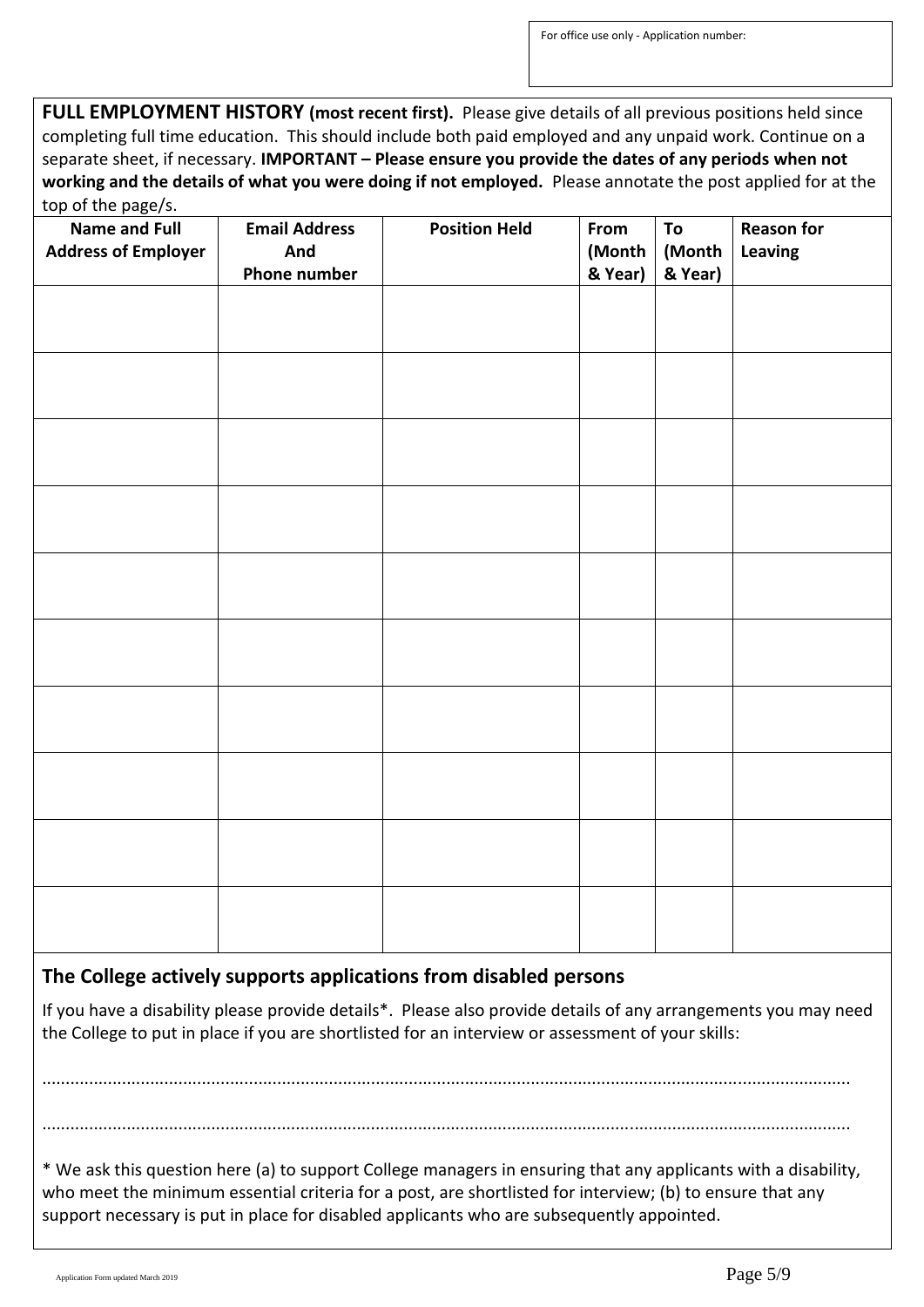# **RELEVANT EXPERIENCE**

Please use this section to explain why your skills, experience and knowledge would make you a suitable candidate for the post. This could also include any voluntary work undertaken, leisure interests or other activities, which you consider to be relevant to the position, as advertised. **The information you provide should relate to the information outlined in the Job Description and clearly address the criteria set out in the Person Specification / Essential Criteria.** The panel will shortlist applications in line with the Person Specification match.

**Please continue on a separate sheet, if necessary, clearly annotating the position applied for at the top of the page.**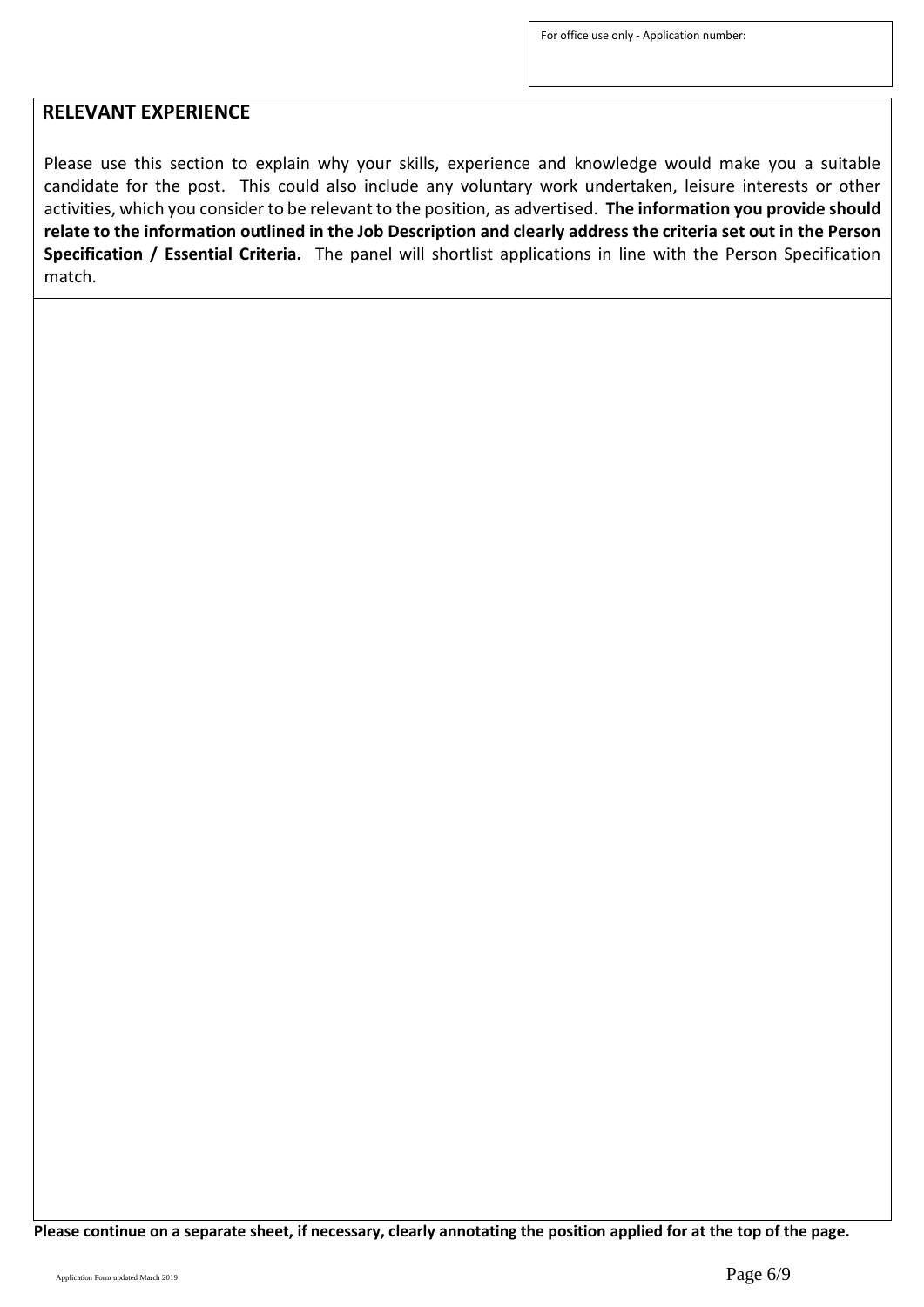# Kingston Maurward College

Equality Monitoring Form

Kingston Maurward College is committed to both the avoidance of unlawful discrimination and the positive promotion of diversity and equality. In pursuit of this it essential that no person shall experience more or less favourable treatment on the grounds of disability, gender, gender expression and identity, sexual orientation, marital or parental status, age, race, colour, ethnic origin, nationality, trade union membership and activity, religious beliefs, socio-economic background and any other distinction.

In order to ensure the effective implementation of this policy, the College will monitor its employment related policies, practices and procedures on a continuing basis. Where appropriate, action will be taken to address any matters arising from monitoring.

As an approved user of the disability symbol we are committed to employing disabled people and will interview all applicants with a disability recognised within the definition of the Equality Act 2010, who meet the minimum criteria for a job vacancy and consider them on abilities. The Act defines disability as a physical or mental impairment, which has a substantial and long-term adverse effect on a person's ability to carry out normal day to day activities. Long term is taken to mean lasting for a period greater than twelve months or where the total period is likely to last at least twelve months. If you are in any doubt about whether you meet this definition please contact Human Resources.

Please complete all relevant questions on the form below. This information is confidential and will be stored electronically and manually in Human Resources for monitoring purposes only. This form will not be passed on to those making any selection decisions.

If you have any queries regarding this form please contact Human Resources on 01305 215252.

Thank you for your help

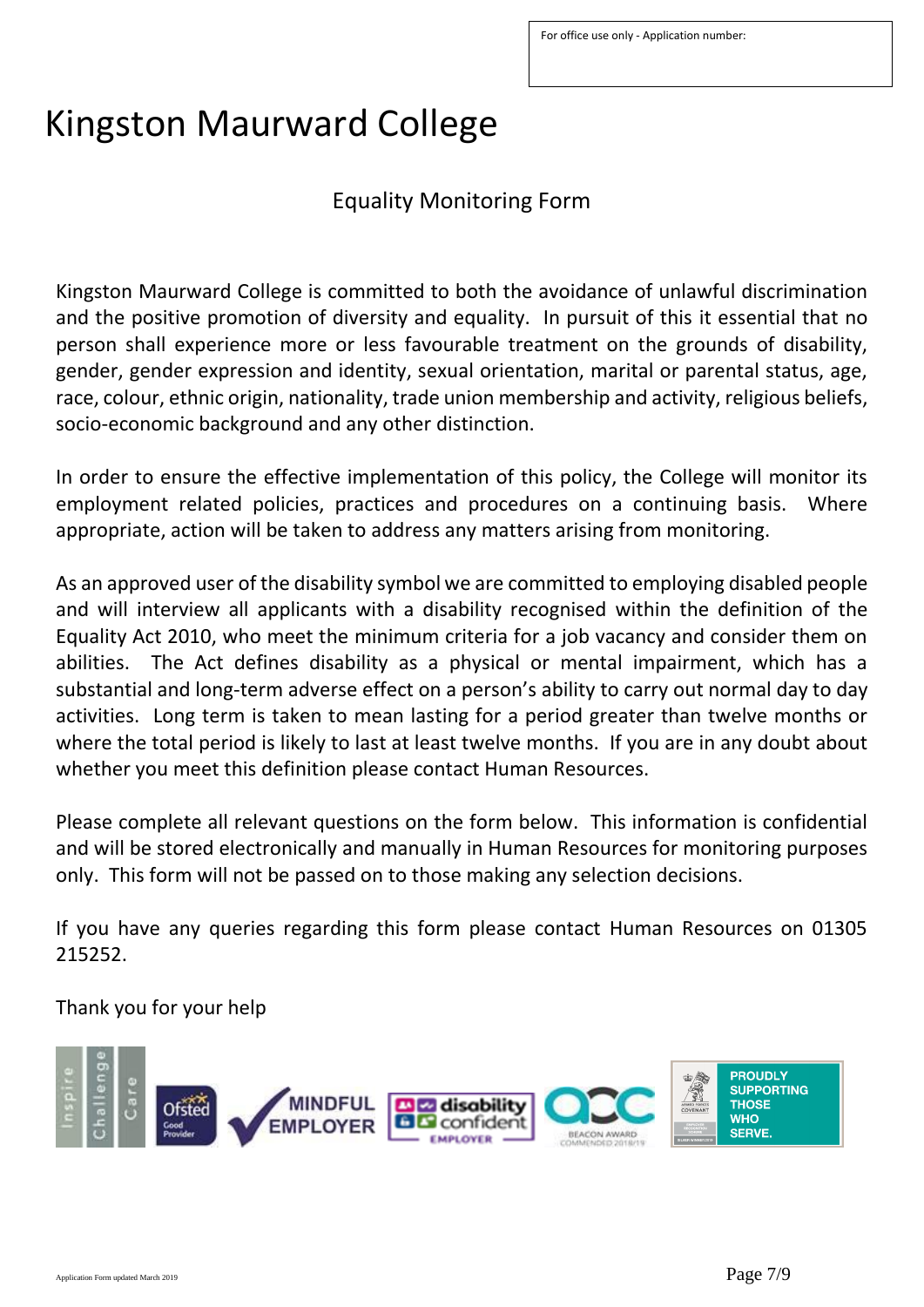| <b>Kingston Maurward College</b>                                                                                                                                    |                                      |  |
|---------------------------------------------------------------------------------------------------------------------------------------------------------------------|--------------------------------------|--|
| <b>CONFIDENTIAL - EQUALITY AND DIVERSITY RECRUITMENT MONITORING</b>                                                                                                 |                                      |  |
| <b>Position applied for:</b>                                                                                                                                        |                                      |  |
| 1. Surname                                                                                                                                                          | 2. Forename(s)                       |  |
| 3. Sex                                                                                                                                                              | <b>Date of Birth</b><br>4.           |  |
| Female<br>Male                                                                                                                                                      |                                      |  |
| 5. Marital Status                                                                                                                                                   |                                      |  |
| Single                                                                                                                                                              | Married                              |  |
| Separated                                                                                                                                                           | Divorced                             |  |
| Widowed                                                                                                                                                             | Cohabiting                           |  |
| Prefer not to say                                                                                                                                                   |                                      |  |
| 6. Do you have any Dependents?<br>Yes / No                                                                                                                          |                                      |  |
| If yes, please provide Details                                                                                                                                      |                                      |  |
| 7. Armed Forces Information                                                                                                                                         |                                      |  |
|                                                                                                                                                                     |                                      |  |
| <b>Armed Forces Reservist</b>                                                                                                                                       | Veteran                              |  |
| Cadet Force Adult Volunteer                                                                                                                                         | Wounded, Injured Sick Veteran        |  |
| Spouse / Partner of Service Personnel                                                                                                                               | <b>Combined Cadet Force</b>          |  |
| <b>Parent of Service Personnel</b>                                                                                                                                  | Not Applicable                       |  |
| 8. Nationality                                                                                                                                                      |                                      |  |
| 9. Are you related to any Corporation member or employee of Kingston Maurward College?<br>Yes / NO<br>If Yes, please provide name and relationship<br>10. Ethnicity |                                      |  |
| White - British                                                                                                                                                     | Asian or Asian British - Bangladeshi |  |
| White - European                                                                                                                                                    | Other Asian background               |  |
| White - Any other background                                                                                                                                        | Mixed - White and Black Caribbean    |  |
| <b>Gypsy or Traveller</b>                                                                                                                                           | Mixed - White and Black African      |  |
| Black or Black British - Caribbean                                                                                                                                  | Mixed - White and Asian              |  |
| Black or Black British - African                                                                                                                                    | Any Other mixed background           |  |
| Any other Black background                                                                                                                                          | Chinese                              |  |
| Asian or Asian British - Indian                                                                                                                                     | Any other ethnic background          |  |
| Asian or Asian British - Pakistani                                                                                                                                  | Prefer Not to Say                    |  |
| 11. Religion or Belief                                                                                                                                              |                                      |  |
| Christian (Includes Roman Catholic,                                                                                                                                 |                                      |  |
| Church of England, etc.)                                                                                                                                            | Muslim                               |  |
| Sikh                                                                                                                                                                | <b>Buddhist</b>                      |  |
| Jewish                                                                                                                                                              | Hindu                                |  |
| Any other Religion or Belief                                                                                                                                        | No Religion or Belief                |  |
| Prefer Not to Say                                                                                                                                                   |                                      |  |
| 12. Sexual Orientation                                                                                                                                              |                                      |  |
| <b>Bisexual</b>                                                                                                                                                     | Gay Man                              |  |
| Gay Woman/Lesbian<br>Heterosexual                                                                                                                                   |                                      |  |
| Other (please Specify)                                                                                                                                              | Other (please Specify)               |  |
| Prefer Not to Say                                                                                                                                                   |                                      |  |